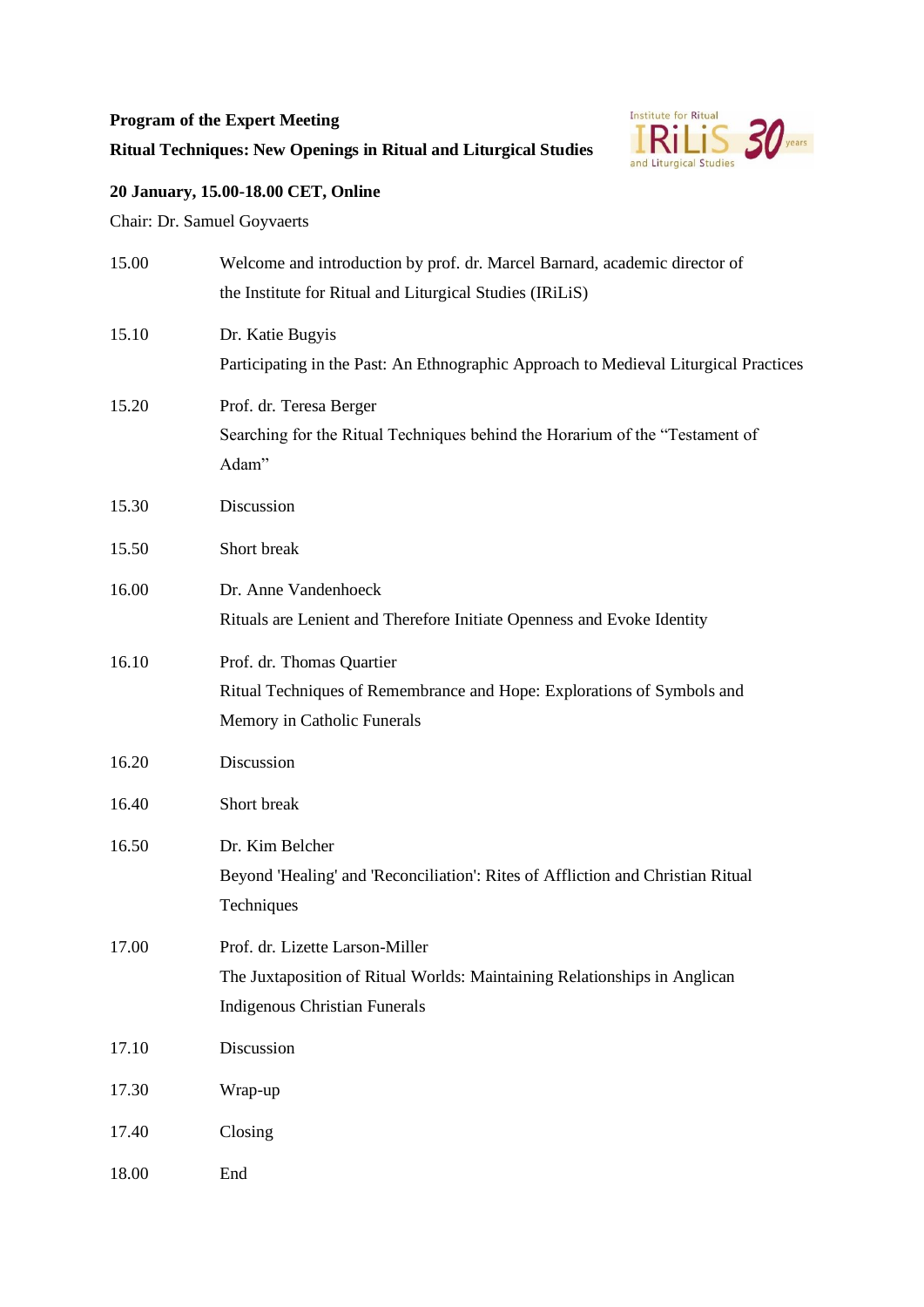## **Biographies:**

**Katie Ann-Marie Bugyis** is an Assistant Professor in the Program of Liberal Studies at the University of Notre Dame. is a historian of Christian theology, liturgical practice, and material culture, who is particularly interested in reconstructing the lived experiences of religious women in the Middle Ages through their documents of practice and other material remains. She is the author of The Care of Nuns: Benedictine Women's Ministries in England during the Central Middle Ages (Oxford University Press, 2019), and the co-editor of Women Intellectuals and Leaders in the Middle Ages (D.S. Brewer, 2020) and Medieval Cantors and Their Craft: Music, Liturgy, and the Shaping of History (York Medieval Press, 2017). She is currently working on a book project tentatively titled The Matter of Liturgy in Benedictine Women's Communities in Medieval England.

**Teresa Berger** is Professor of Liturgical Studies at the Yale Institute of Sacred Music and Yale Divinity School, where she also holds an appointment as the Thomas E. Golden Jr. Professor of Catholic Theology. Her most recent publications include an edited volume, Full of Your Glory: Liturgy, Cosmos, Creation (2019), and a monograph titled @ Worship: Liturgical Practices in Digital Worlds (Routledge, 2018). Previous publications include Gender Differences and the Making of Liturgical History (2011); and Fragments of Real Presence (2005).

**Anne Vandenhoeck** is a professor of pastoral care and spiritual care at the KU Leuven in Belgium. She is the chair of the Academic Centre for Practical Theology and director of the European Research Institute for HealthCare Chaplains. She has experience with rituals as a hospital chaplain and a volunteer chaplain in the University Parish.

Prof. dr. **Thomas Quartier** osb (1972) is a full professor for Liturgical Studies at Radboud University Nijmegen and for Liturgical Spirituality at KU Leuven. He is director of the Benedictine Centre for Liturgical Studies, researcher at Titus Brandsma Institute and guest professor at the Benedictine University Sant Anselmo in Rome. In his research, he uses empirical methods and concepts from Ritual Studies to explore and reflect on ritual-liturgical practices inside and outside ecclesial contexts.

**Kimberly Hope Belcher** is Associate Professor of Theology at the University of Notre Dame, where she teaches sacramental theology and ritual studies. Her work in ritual studies explores the importance of embodied experience, repetition, and the role of hermeneutics within ritual systems. Her current research explores the role of ritual responses to personal, social, and ecological crisis in pluralistic, postmodern societies. Recent articles include "Sacramental exchange: Eschatological economy and consumption ritual," Religions 11:11 (2020) 586; "Ritual Systems: Prostration, Self, and Community in the Rule of Benedict" (Ecclesia Orans, 2020); and "Ritual Systems, Ritualized Bodies, and the Laws of Liturgical Development," *Studia Liturgica* 49, no. 1 (2019): 89–110.